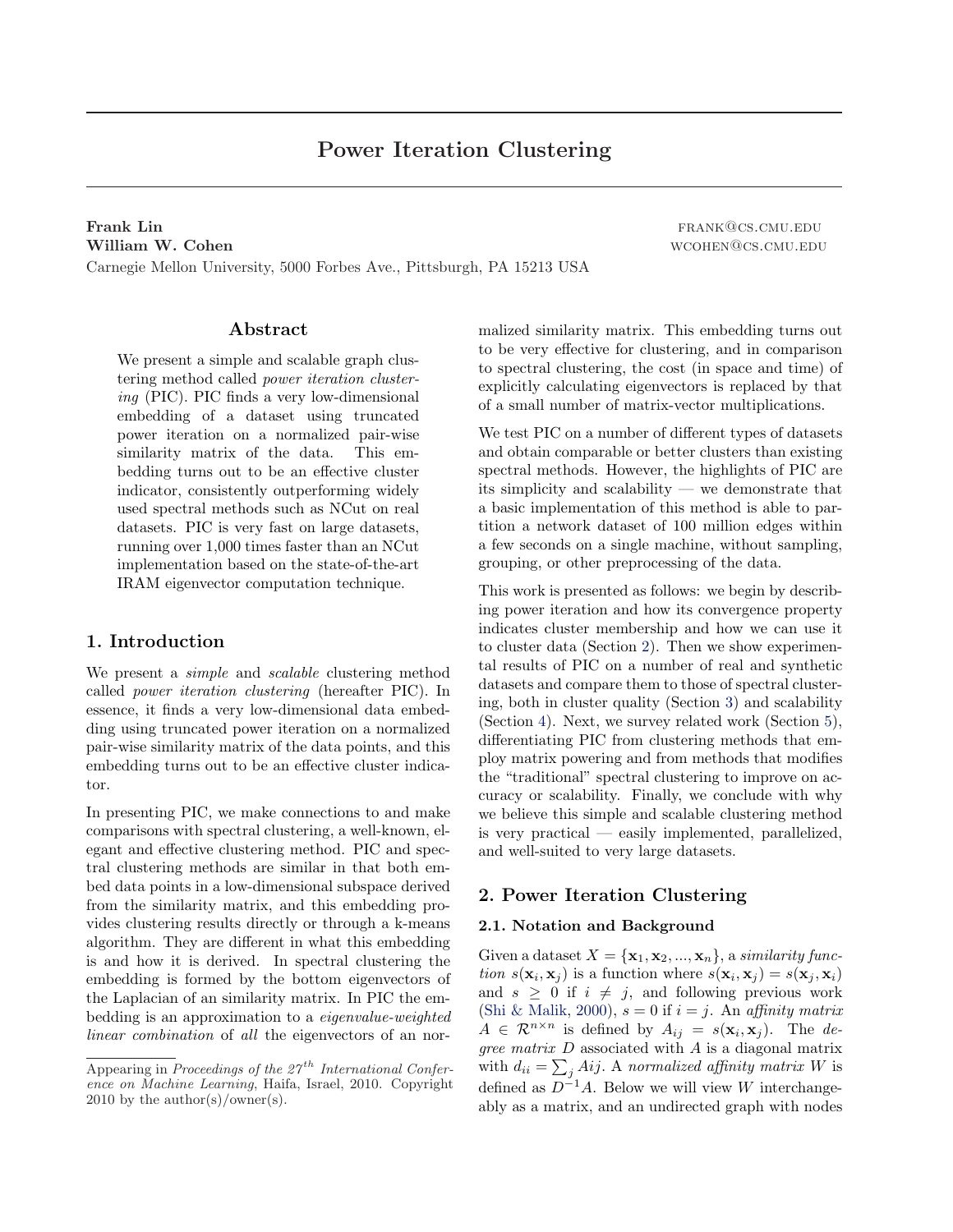

Figure 1. Clustering result and the embedding provided by  $v^t$  for the 3Circles dataset. In (b) through (d), the value of each component of  $v^t$  is plotted against its index. Plots (b) through (d) are re-scaled so the largest value is always at the very top and the minimum value at the very bottom, and scale is the maximum value minus the minimum value.

X and the edge from  $x_i$  to  $x_j$  weighted by  $s(\mathbf{x}_i, \mathbf{x}_j)$ .

W is closely related to the normalized random-walk Laplacian matrix  $L$  of Meila<sup>n</sup> and Shi (2001), defined as  $L = I - D^{-1}A$ . L has a number of useful properties: most importantly to this paper, the second-smallest eigenvector of L (the eigenvector with the secondsmallest eigenvalue) defines a partition of the graph W that approximately maximizes the Normalized Cut criteria. More generally, the  $k$  smallest eigenvectors define a subspace where the clusters are often wellseparated. Thus the second-smallest, third-smallest,  $\dots, k^{th}$  smallest eigenvectors of L are often well-suited for clustering the graph  $W$  into  $k$  components.

Note that the  $k$  smallest eigenvectors of  $L$  are also the k largest eigenvectors of W. One simple method for computing the largest eigenvector of a matrix is power iteration (PI), also called the power method. PI is an iterative method, which starts with an arbitrary vector  $v^0 \neq 0$  and repeatedly performs the update

$$
\mathbf{v}^{t+1} = cW\mathbf{v}^t
$$

where c is a normalizing constant to keep  $\mathbf{v}^t$  from getting too large (here  $c = 1/||W\mathbf{v}^t||_1$ ). Unfortunately, PI does not seem to be particularly useful in this setting. While the  $k$  smallest eigenvectors of  $L$  (equivalently, the largest eigenvectors of  $W$ ) are in general interesting (Meil $\&$  Shi, 2001), the very smallest eigenvector of L (the largest of W) is not—in fact, it is a constant vector: since the sum of each row of  $W$  is 1, a constant vector transformed by  $W$  will never change in direction or magnitude, and is hence a constant eigenvector of W with eigenvalue  $\lambda_1 = 1$ .

#### 2.2. Power Iteration Convergence

The central observation of this paper is that, while running PI to convergence on W does not lead to an interesting result, the intermediate vectors obtained by PI during the convergence process are extremely interesting. This is best illustrated by example. Figure  $1(a)$ shows a simple dataset—i.e., each  $\mathbf{x}_i$  is a point in  $\mathcal{R}^2$ shows a simple dataset—i.e., each  $\mathbf{x}_i$  is a point in  $\mathcal{K}^2$ <br>space, with  $s(\mathbf{x}_i, \mathbf{x}_j)$  defined as  $exp\left(\frac{-\|\mathbf{x}_i - \mathbf{x}_j\|^2}{2\sigma^2}\right)$ . Figures 1(b) to 1(d) shows  $\mathbf{v}^t$  at various values of t, each illustrated by plotting  $\mathbf{v}^t(i)$  for each  $\mathbf{x}_i$ . For purposes of visualization, the instances x in the "bulls-eye" are ordered first, followed by instances in the central ring, then by those in the outer ring. We have also re-scaled the plots to span the same vertical distance—the scale is shown below each plot; as we can see the differences between the distinct values of the  $v<sup>t</sup>$ 's become smaller as t increases. Qualitatively, PI first converges locally within a cluster: by  $t = 400$  the points from each cluster have approximately the same value in  $v^t$ , leading to three disjoint line segments in the visualization. Then, after local convergence, the line segments draw closer together more slowly.

#### 2.3. Further Analysis of PI's Convergence

Let us assume that W has eigenvectors  $e_1, \ldots, e_n$ with eigenvalues  $\lambda_1, \ldots, \lambda_n$ , where  $\lambda_1 = 1$  and  $e_1$ is constant. Given  $W$ , we define the spectral representation of a value  $a \in \{1, \ldots, n\}$  to be the vector  $\mathbf{s}_a = \langle \mathbf{e}_1(a), \ldots, \mathbf{e}_k(a) \rangle$ , and define the spectral distance between a and b as

$$
spec(a,b) \equiv \|\mathbf{s}_a - \mathbf{s}_b\|_2 = \sqrt{\sum_{i=2}^k (\mathbf{e}_i(a) - \mathbf{e}_i(b))^2}
$$

Usually in spectral clustering it is assumed that the eigenvalues  $\lambda_2, \ldots, \lambda_k$  are larger than the remaining ones. We define W to have an  $(\alpha, \beta)$ -eigengap between the k<sup>th</sup> and  $(k + 1)^{th}$  eigenvector if  $\lambda_k/\lambda_2 \geq \alpha$  and  $\lambda_{k+1}/\lambda_2 \leq \beta$ . We will also say that W is  $\gamma_e$ -bounded if  $\forall i, a, b \in \{1, \ldots, n\}, |\mathbf{e}_i(a) - \mathbf{e}_i(b)| \leq \gamma_e$ ; note that every W is  $\gamma_e$ -bounded for some  $\gamma_e$ . Letting  $\mathbf{v}^t$  be the result of of the  $t^{th}$  iteration of PI, we define the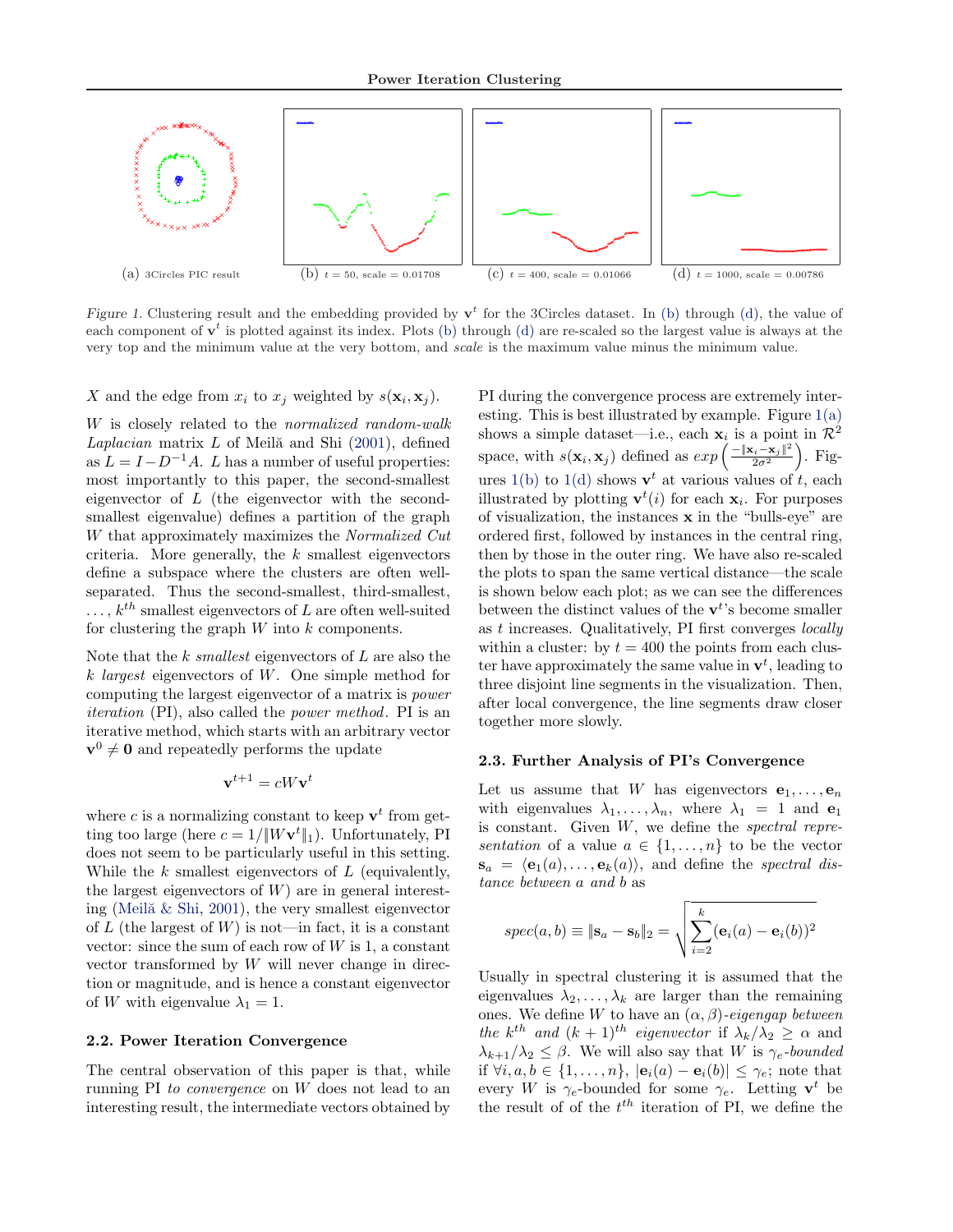$(t, \mathbf{v}^0)$ -distance between a and b as

$$
pict(v0; a, b) \equiv |vt(a) - vt(b)|
$$

For brevity, we will usually drop  $\mathbf{v}^0$  from our notation (e.g., writing  $pic<sup>t</sup>(a, b)$ ). Our goal is to relate  $pic<sup>t</sup>(a, b)$ and  $spec(a, b)$ . Let us first define

$$
signal^{t}(a,b) \equiv \sum_{i=2}^{k} [\mathbf{e}_{i}(a) - \mathbf{e}_{i}(b)]c_{i}\lambda_{i}^{t}
$$

$$
noise^{t}(a,b) \equiv \sum_{j=k+1}^{n} [\mathbf{e}_{j}(a) - \mathbf{e}_{j}(b)]c_{j}\lambda_{j}^{t}
$$

**Proposition 1.** For any W with  $e_1$  a constant vector,

$$
pict(a, b) = |signalt(a, b) + noiset(a, b)|
$$

Proof. To verify the proposition, note that (ignoring renormalization)

$$
\mathbf{v}^{t} = W\mathbf{v}^{t-1} = W^{2}\mathbf{v}^{t-2} = \dots = W^{t}\mathbf{v}^{0}
$$

$$
= c_{1}W^{t}\mathbf{e}_{1} + c_{2}W^{t}\mathbf{e}_{2} + \dots + c_{n}W^{t}\mathbf{e}_{n}
$$

$$
= c_{1}\lambda_{1}^{t}\mathbf{e}_{1} + c_{2}\lambda_{2}^{t}\mathbf{e}_{2} + \dots + c_{n}\lambda_{n}^{t}\mathbf{e}_{n}
$$

Rearranging terms,

$$
pict(a, b) = |[e1(a) – e1(b)]c1\lambdat1\n+ \sum_{i=2}^{k} [ei(a) – ei(b)]ci\lambdati + \sum_{j=k+1}^{n} [ej(a) – ej(b)]cj\lambdatj|
$$

where the second and third terms correspond to signal<sup>t</sup> and noise<sup>t</sup> respectively, and the first term is zero because  $e_1$  is a constant vector.  $\Box$ 

The implications of the proposition are somewhat clearer if we define a "radius"  $R^t \equiv \frac{1}{\lambda_2^t}$  and consider the product of  $R<sup>t</sup>$  and the quantities above:

$$
R^{t}signal^{t}(a,b) = \sum_{i=2}^{k} [\mathbf{e}_{i}(a) - \mathbf{e}_{i}(b)]c_{i}\left(\frac{\lambda_{i}}{\lambda_{2}}\right)^{t}
$$
 (1)

$$
R^t noise^t(a,b) \le \sum_{j=k+1}^n \gamma_e c_j \beta^t \tag{2}
$$

So, after rescaling points by  $R^t$ , we see that noise<sup>t</sup> will shrink quickly, if the  $\beta$  parameter of the eigengap is small. We also see that  $signal$  is an approximate version of *spec*: the differences are that  $signal<sup>t</sup>$  is (a) compressed to the small radius  $R<sup>t</sup>$  (b) has components distorted by  $c_i$  and  $(\lambda_i/\lambda_2)^t$  and (c) has terms that are additively combined (rather than combined with Euclidean distance).

Note that the size of the radius is of no importance in clustering, since most clustering methods (e.g., kmeans) are based on the relative distance between points, not the absolute distance. Furthermore, if the  $c_i$ 's are not too large or too small, the distorting factors are dominated by the factors of  $(\lambda_i/\lambda_2)^t$ , which implies that the importance of the dimension associated with the i-th eigenvector is downweighted by (a power of) its eigenvalue; in Section 3.2 we will show that experimentally, this weighting scheme often improves performance for spectral methods.

We are then left with the difference (c) that the terms in the sum defining  $signal<sup>t</sup>$  are additively combined. How does this effect the utility of  $signal<sup>t</sup>$  as a cluster indicator? In prior work by Meilă and Shi (Meil $\&$  Shi, 2001), it is noted that for many natural problems, W is approximately block-stochastic, and hence the first k eigenvectors are approximately piecewise constant over the  $k$  clusters. This means that if a and b are in the same cluster,  $spec(a, b)$  would be nearly 0, and conversely if  $a$  and  $b$  are in different clusters,  $spec(a, b)$  would be large.

It is easy to see that when  $spec(a, b)$  is small, signal<sup>t</sup> must also be small. However, when  $a$  and  $b$  are in different clusters, since the terms are signed and additively combined, it is possible that they may "cancel each other out" and make a and b seem to be of the same cluster. Fortunately, this seems to be uncommon in practice when the number of clusters  $k$  is not too large. Hence, for large enough  $\alpha$ , small enough t,  $signal<sup>t</sup>$  is very likely a good cluster indicator.

#### 2.4. Early Stopping for PI

These observations suggest that an effective clustering algorithm might run PI for some small number of iterations  $t$ , stopping *after* it has converged within clusters but before final convergence, leadning to an approximately piecewise constant vector, where the elements that are in the same cluster have similar values. Specifically, define the velocity at t to be the vector  $\delta^{\bar{t}} = \mathbf{v}^{t} - \mathbf{v}^{t-1}$  and define the *acceleration at t* to be the vector  $\boldsymbol{\epsilon}^t = \boldsymbol{\delta}^t - \boldsymbol{\delta}^{t-1}$ . We pick a small threshold  $\hat{\boldsymbol{\epsilon}}$ and stop PI when  $||\boldsymbol{\epsilon}^t||_{\infty} \leq \hat{\epsilon}$ .

Our stopping heuristic is based on the assumption and observation that while the clusters are "locally converging", the rate of convergence changes rapidly; whereas during the final global convergence, the converge rate appears more stable. This assumption turns out to be well-justified. Recall that  $\mathbf{v}^t = c_1 \lambda_1^t \mathbf{e}_1 +$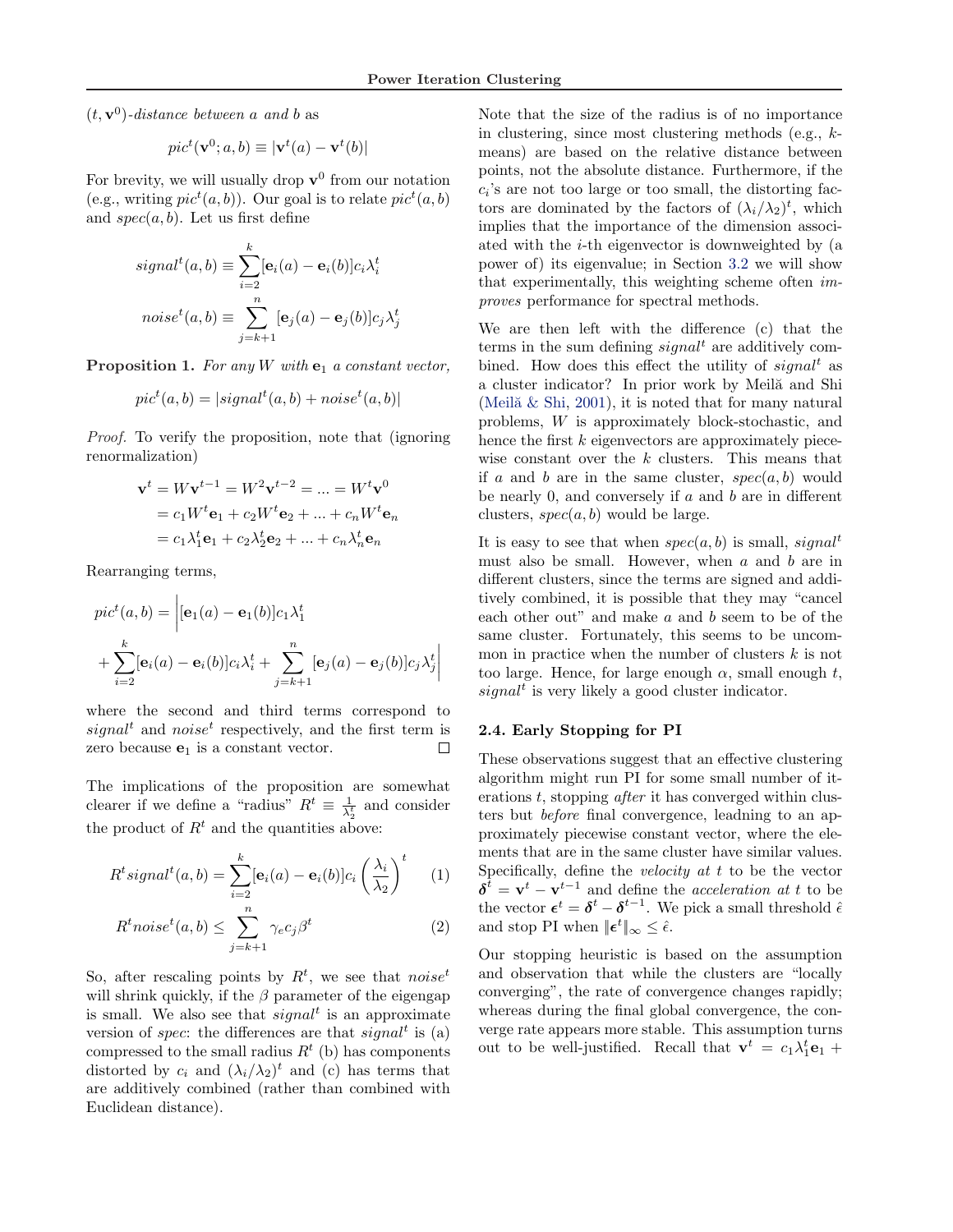#### Algorithm 1 The PIC algorithm

**Input:** A row-normalized affinity matrix  $W$  and the number of clusters k Pick an initial vector  $\mathbf{v}^0$ repeat Set  $\mathbf{v}^{t+1} \leftarrow \frac{W\mathbf{v}^t}{\|W\mathbf{v}^t\|}$  $\frac{W\mathbf{v}^t}{\|W\mathbf{v}^t\|_1}$  and  $\boldsymbol{\delta}^{t+1} \leftarrow |\mathbf{v}^{t+1} - \mathbf{v}^t|.$ Increment  $t$  $\text{until } |\boldsymbol{\delta}^t - \boldsymbol{\delta}^{t-1}| \simeq \mathbf{0}$ Use k-means to cluster points on  $v^t$ **Output:** Clusters  $C_1, C_2, ..., C_k$ 

 $c_2\lambda_2^t \mathbf{e}_2 + \dots + c_n\lambda_n^t \mathbf{e}_n$ . Then

 $\mathbf{v}^t$  $\frac{\mathbf{v}^t}{c_1\lambda_1^t} = \mathbf{e}_1 + \frac{c_2}{c_1}$  $\overline{c_1}$  $\sqrt{\lambda_2}$  $\lambda_1$  $\sqrt{t}$  $e_2 + ... + \frac{c_n}{n}$  $\overline{c_1}$  $\sqrt{\lambda_n}$  $\lambda_1$  $\sqrt{t}$  $\mathbf{e}_n$ 

It can be seen that the convergence rate of PI towards the dominant eigenvector  $\mathbf{e}_1$  depends on  $(\lambda_i/\lambda_1)^t$  for the significant terms  $i = 2, ..., k$ , since their eigenvalues are close to 1 if the clusters are well-separated (Meilă & Shi, 2001), making  $(\lambda_i/\lambda_1)^t \simeq 1$ . This implies that in the beginning of PI, it converges towards a linear combination of the top  $k$  eigenvectors, with terms  $k+1, \ldots, n$  diminishing at a rate of  $\geq (\lambda_{k+1}/1)^t$ . After the noise terms  $k+1, \ldots, n$  go away, the convergence rate towards  $e_1$  becomes nearly constant. The complete algorithm, which we call power iteration clustering (PIC), is shown in Figure 1. In all experiments in this paper, we let  $\hat{\epsilon} = \frac{1 \times 10^{-5}}{n}$  where *n* is the number of data instances.

The convergence trajectory for PI will be the similar for any non-constant initial vector  $\mathbf{v}^0$ . However, we found it useful to let  $\mathbf{v}^0(i)$  be  $\frac{\sum_j Ai_j}{V(A)}$ , where  $V(A)$ is the volume of the affinity matrix A and  $V(A) = \sum_{n=0}^{\infty} V(n)$  $i\sum_j Aij$ . Since for each element in this vector also correspond to the degree distribution of the graph underlying the affinity matrix  $A$ , we will also call this vector the degree vector d. The degree vector gives more initial weight to the high-degree nodes in the underlying graph, which means that, in the averaging view, values will be distributed more evenly and quickly, leading to faster local convergence.

As mentioned near the end of Section 2.3, when  $k$  is sufficiently large, collision of clusters on a single dimension may happen. In that case, we compute multiple  $v^t$ 's with random  $v^0$ 's. We then form a matrix V whose columns are  $v^t$ 's and k-means is used rows of V as embedded data points. However, we find that often just one dimension is good enough — in fact, all the experiments done in this paper use only a single vector for embedding.

# 3. Accuracy of PIC

#### 3.1. Experimental Comparisons

We demonstrate the effectiveness of PIC on a variety of real datasets; they have known labels and have been used for both classification and clustering tasks:

Iris contains flower petal and sepal measurements from three species of irises, two of which non-linearly separable (Fisher, 1936). 150 instances.

PenDigits01 and PenDigits17 are hand-written digit datasets (Alimoglu & Alpaydin, 1997) with digits "0", "1" and "1", "7", respectively. 200 instances, 100 per digit. PenDigits01 represents an "easy" dataset and PenDigits17 a more "difficult" dataset.

PolBooks is co-purchase network of 105 political books (Newman, 2006). Each book is labeled "liberal", "conservative", or "neutral", mostly in the first two category. UBMCBlog is a connected network dataset of 404 liberal and conservative political blogs mined from blog posts (Kale et al., 2007).

AGBlog is a connected network dataset of 1222 liberal and conservative political blogs mined from blog homepages (Adamic & Glance, 2005).

20ng\* are subsets of the 20 newsgroups text dataset (Mitchell, 1997). 20ngA contains 100 documents from 2 newsgroups: misc.forsale and soc.religion.christian. 20ngB adds 100 documents to each group of 20ngA. 20ngC adds 200 from talk.politics.guns to 20ngB. 20ngD adds 200 from rec.sport.baseball to 20ngC.

For the network datasets (Polbooks, UBMGBlog, AG-Blog), the affinity matrix is simply  $A_{ij} = 1$  if blog i has a link to j or vice versa, otherwise  $A_{ij} = 0$ . For all other datasets, the affinity matrix is simply the cosine similarity between feature vectors:  $\frac{\mathbf{x}_i \cdot \mathbf{x}_j}{\|\mathbf{x}_i\|_2 \|\mathbf{x}_j\|_2}$ . Cosine similarity is used instead of the distance function in Figure 1 to avoid having to tune  $\sigma^2$ . For the text datasets, word counts are used as feature vectors with only stop words and singleton words removed.

We use these labeled datasets for clustering experiments and evaluate the clustering results against the labels using three measures: cluster purity (Purity), normalized mutual information (NMI), and Rand index (RI). All three measures are used to ensure a more thorough and complete evaluation of clustering results (for example, NMI takes into account cluster size distribution, which is ignored by Purity). Due to space constraints, we refer reader to (Manning et al., 2008) for details regarding these measures.

We also compare the results of PIC against those of spectral clustering methods Normalized Cuts (NCut) (Shi & Malik, 2000; Meilă & Shi, 2001) and the Ng-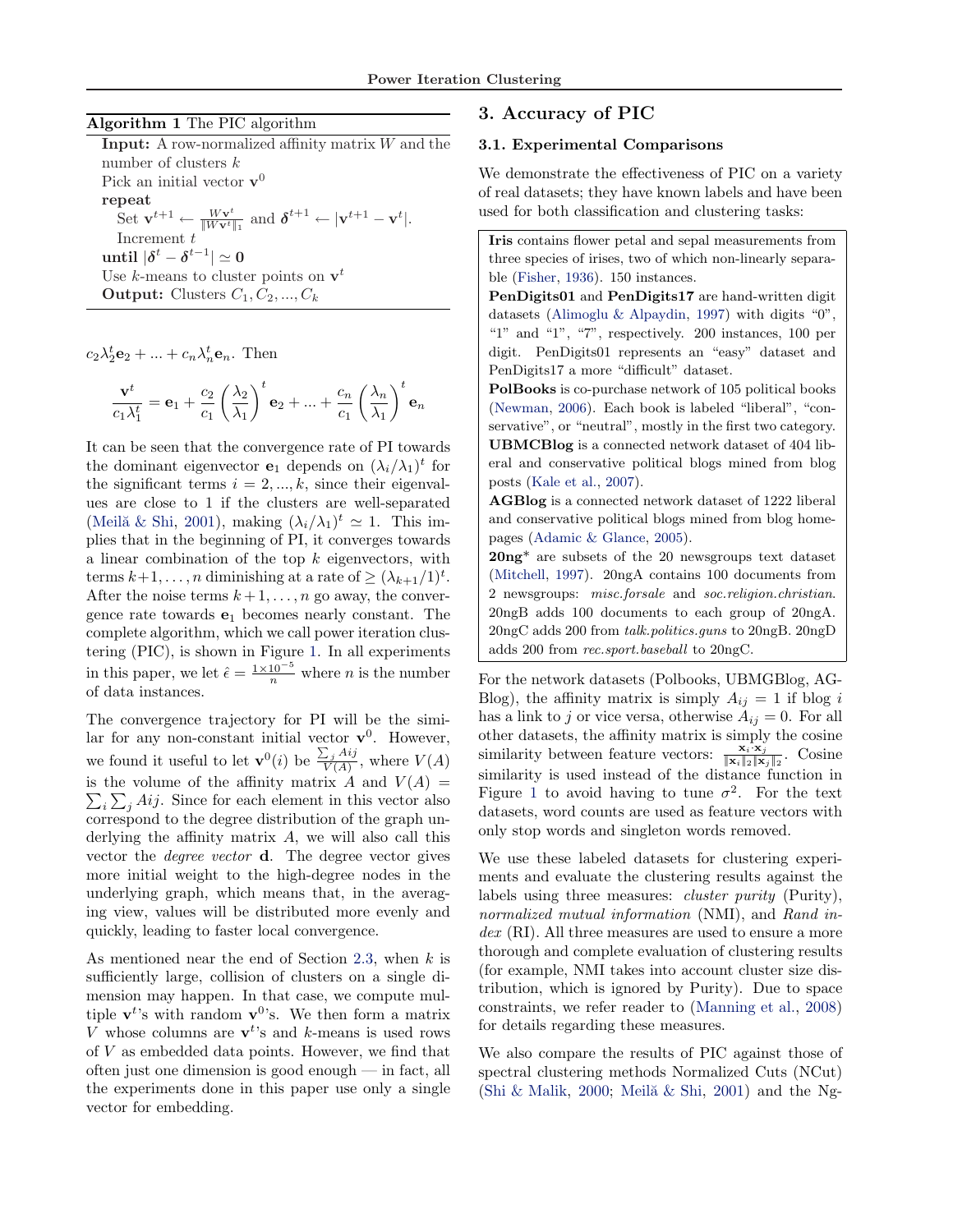|                    |                |        | NCut       |             |        | <b>NJW</b> |             |        | <b>PIC</b> |          |
|--------------------|----------------|--------|------------|-------------|--------|------------|-------------|--------|------------|----------|
| Dataset            | k              | Purity | <b>NMI</b> | $_{\rm RI}$ | Purity | <b>NMI</b> | $_{\rm RI}$ | Purity | <b>NMI</b> | $\rm RI$ |
| Iris               | 3              | 0.6733 | 0.7235     | 0.7779      | 0.7667 | 0.6083     | 0.7978      | 0.9800 | 0.9306     | 0.9741   |
| PenDigits01        | $\overline{2}$ | 1.0000 | 1.0000     | 1.0000      | 1.0000 | 1.0000     | 1.0000      | 1.0000 | 1.0000     | 1.0000   |
| PenDigits17        | 2              | 0.7550 | 0.2066     | 0.6301      | 0.7550 | 0.2043     | 0.6301      | 0.7550 | 0.2066     | 0.6301   |
| PolBooks           | 3              | 0.8476 | 0.5745     | 0.8447      | 0.8286 | 0.5422     | 0.8329      | 0.8667 | 0.6234     | 0.8603   |
| <b>UBMCBlog</b>    | 2              | 0.9530 | 0.7488     | 0.9104      | 0.9530 | 0.7375     | 0.9104      | 0.9480 | 0.7193     | 0.9014   |
| AGBlog             | $\overline{2}$ | 0.5205 | 0.0060     | 0.5006      | 0.5205 | 0.0006     | 0.5007      | 0.9574 | 0.7465     | 0.9185   |
| 20 <sub>ngA</sub>  | $\overline{2}$ | 0.9600 | 0.7594     | 0.9232      | 0.9600 | 0.7594     | 0.9232      | 0.9600 | 0.7594     | 0.9232   |
| 20 <sub>ng</sub> B | 2              | 0.5050 | 0.0096     | 0.5001      | 0.5525 | 0.0842     | 0.5055      | 0.8700 | 0.5230     | 0.7738   |
| 20 <sub>ngC</sub>  | 3              | 0.6183 | 0.3295     | 0.6750      | 0.6317 | 0.3488     | 0.6860      | 0.6933 | 0.4450     | 0.7363   |
| 20 <sub>ng</sub> D | 4              | 0.4750 | 0.2385     | 0.6312      | 0.5150 | 0.2959     | 0.6820      | 0.5825 | 0.3133     | 0.7149   |
| Average            |                | 0.7308 | 0.4596     | 0.7393      | 0.7483 | 0.4581     | 0.7469      | 0.8613 | 0.6267     | 0.8433   |

Table 1. Clustering performance of PIC and spectral clustering algorithms on several real datasets. For all measures a higher number means better clustering. Bold numbers are the highest in its row.

Table 2. Clustering performance of eigenvalue-weighted NCut on several real datasets. For all measures a higher number means better clustering. Bold numbers are the highest in its row.

|                    |                | uniform weights |        | $e_i$ weighted by $\lambda_i$ |        |                | $e_i$ weighted by $\lambda_i^{15}$ |        |                |             |
|--------------------|----------------|-----------------|--------|-------------------------------|--------|----------------|------------------------------------|--------|----------------|-------------|
| Dataset            | k              | Purity          | NMI    | $_{\rm RI}$                   | Purity | $\mathbf{NMI}$ | ${\bf RI}$                         | Purity | $\mathbf{NMI}$ | $_{\rm RI}$ |
| Iris               | 3              | 0.6667          | 0.6507 | 0.7254                        | 0.9800 | 0.9306         | 0.9741                             | 0.9800 | 0.9306         | 0.9741      |
| PenDigits01        | $\overline{2}$ | 0.7000          | 0.2746 | 0.5800                        | 1.0000 | 1.0000         | 1.0000                             | 1.0000 | 1.0000         | 1.0000      |
| PenDigits17        | $\overline{2}$ | 0.7000          | 0.1810 | 0.5800                        | 0.7550 | 0.2066         | 0.6301                             | 0.7550 | 0.2066         | 0.6301      |
| PolBooks           | 3              | 0.4857          | 0.1040 | 0.4413                        | 0.8476 | 0.5861         | 0.8514                             | 0.8381 | 0.5936         | 0.8453      |
| <b>UBMCBlog</b>    | 2              | 0.9505          | 0.7400 | 0.9059                        | 0.9505 | 0.7400         | 0.9059                             | 0.9530 | 0.7488         | 0.9104      |
| AGBlog             | $\overline{2}$ | 0.9493          | 0.7143 | 0.9037                        | 0.9509 | 0.7223         | 0.9066                             | 0.9501 | 0.7175         | 0.9051      |
| 20 <sub>ngA</sub>  | $\overline{2}$ | 0.5600          | 0.0685 | 0.5072                        | 0.9600 | 0.7594         | 0.9232                             | 0.9450 | 0.7005         | 0.8961      |
| 20 <sub>ng</sub> B | $\overline{2}$ | 0.7125          | 0.2734 | 0.5903                        | 0.9450 | 0.7042         | 0.8961                             | 0.5050 | 0.0096         | 0.5001      |
| 20 <sub>ngC</sub>  | 3              | 0.6867          | 0.3866 | 0.6546                        | 0.6617 | 0.3772         | 0.7025                             | 0.6350 | 0.4719         | 0.6784      |
| 20 <sub>ng</sub> D | 4              | 0.4763          | 0.2365 | 0.6368                        | 0.4875 | 0.2555         | 0.6425                             | 0.5263 | 0.2906         | 0.7129      |
| Average            |                | 0.6888          | 0.3630 | 0.6525                        | 0.8538 | 0.6282         | 0.8432                             | 0.8087 | 0.5670         | 0.8052      |

Jordan-Weiss algorithm (NJW) (Ng et al., 2002) and present the results in Table 1. In every experiment the k-means algorithm is run 100 times with random starting points and the most frequent cluster assignment is used. This is done so no algorithm would get "lucky"; the result reported is the most likely result and gives us an idea of the quality of the embedding. In practice, one may want to instead run several k-means trials as time allows and pick the one with the least withincluster sum of squares, or even use another algorithm instead of k-means.

On most datasets PIC does equally well or does better than the other methods for most evaluation measures. In the case where NCut or NJW fails badly (AGBlog,  $20\text{ngB}$ , the most likely cause is that the top k eigenvectors of the graph Laplacian fail to provide a good low-dimensional embedding for k-means. This might be improved by use of additional heuristics to choose the "good" eigenvectors and discard the "bad" eigenvectors (Zelnik-Manor & Perona, 2005; Li et al., 2007; Xiang & Gong, 2008). PIC, on the other hand, does not choose among eigenvectors — the embedding uses a weighted linear combinations of the all eigenvectors.

#### 3.2. On Eigenvalue Weighting

As we can see in Section 2.3, in distance metric used by PIC, the *i*-th eigenvector is weighted by  $c_i \lambda_i^t$ , with  $\lambda^t$ dominating the weight term as the number of iteration t grows. In other words, the eigenvectors are weighted according to their corresponding eigenvalues raised to the power  $t$ . Based on analyses in (Meil $\alpha$  & Shi, 2001; von Luxburg, 2007), weighting the eigenvectors according to eigenvalues seems reasonable, since eigenvalues of a row-normalized affinity matrix range from 0 to 1 and good cluster indicators should have eigenvalues close to 1 and "spurious" eigenvalues close to 0 (the opposite is true in the case of normalized Laplacian matrices). To test this on real data, we run the NCut algorithm with the following modification: instead of using the first  $k$  eigenvectors, we use the first 10 vectors and weight them in different ways. First, we use them directly without any additional weighting. Second, we scale them by their corresponding eigenvalues. Lastly, we scale them by their corresponding eigenvalue raised to a power t. The result is shown in Table 2.

In Table 2, we can see that using the eigenvectors with uniform weights produces poor clustering on most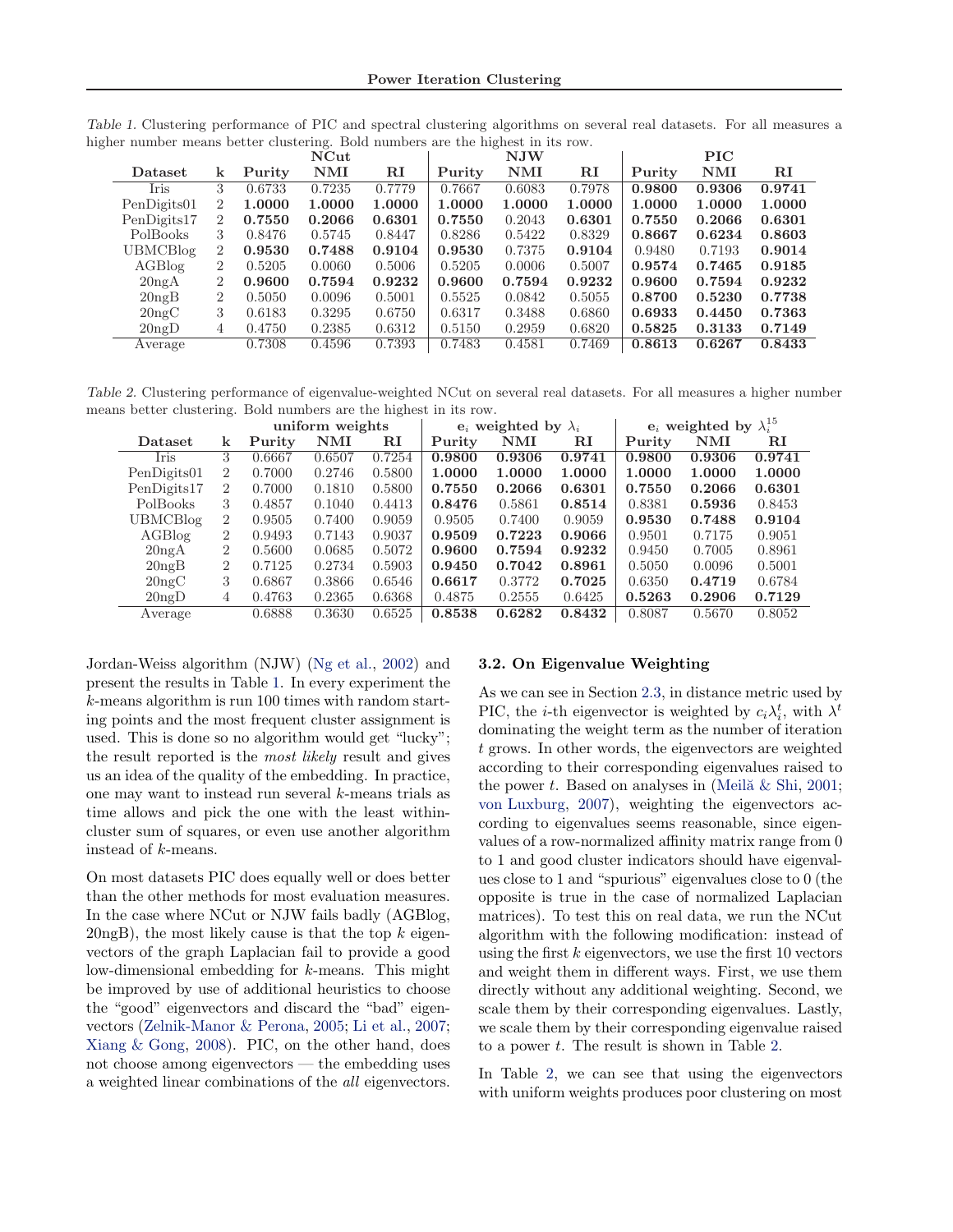datasets, even on PenDigits01, which is a relatively easy dataset. However, note that it does rather well on the blog datasets, and it even outperforms the original NCut algorithm on AGBlog, showing that original NCut is missing an important cluster indicator by choosing only the first  $k$  eigenvectors. In this light, we can view PIC as an approximation to the eigenvalueweighted modification of NCut.

### 4. Scalability

Perhaps one of the greatest advantages of PIC lies in its scalability. Space-wise it needs only a single vector of size n for  $v<sup>t</sup>$  and two more of the same to keep track of convergence. Speed-wise, power iteration is known to be fast on sparse matrices and converges fast on many real-world datasets; yet PIC converges even more quickly than power iteration, since it naturally stops when  $v^t$  is no longer accelerating towards convergence. Table 3 shows the runtime of PIC and the spectral clustering algorithms on datasets described in the previous section, and Table 4 shows the runtime on large, synthetic datasets.

For testing the runtime of the spectral clustering algorithms, we tried two different ways of finding eigenvectors. NCutE uses the slower, classic eigenvalue decomposition method to find all the eigenvectors. NCutI uses the fast Implicitly Restarted Arnoldi Method (IRAM) (Lehoucq & Sorensen, 1996), a memory-efficient version of the fast Lanczos algorithm for non-symmetric matrices. With IRAM we can ask only for the top  $k$  eigenvectors, resulting in less computation time.<sup>1</sup>

As we see PIC to be particularly useful for large datasets with sparse features, and large datasets with cluster labels are generally hard to find, we generated synthetic datasets with a modified version of the Erdős-Rényi random network model, which generates a connected block-stochastic graph with two components.<sup>2</sup> Results are averaged over five random network datasets and three trials for each dataset. We do not report the accuracy due to space constraints but all accuracies are above 0.99. The number of iteration PIC requires does not seem to increase with dataset size; real datasets averages 13 iterations and

the largest synthetic dataset converges in 3 iterations. NCutE and NCutI were not run on the largest synthetic datasets because they required more memory than was available.<sup>3</sup>

Table 3. Runtime comparison (in milliseconds) of PIC and spectral clustering algorithms on several real datasets.

| Dataset         | Size  | <b>NCutE</b> | NCutI | <b>PIC</b> |
|-----------------|-------|--------------|-------|------------|
| <b>Iris</b>     | 150   | 17           | 61    | 1          |
| PenDigits01     | 200   | 28           | 23    | 1          |
| PenDigits17     | 200   | 30           | 36    | 1          |
| PolBooks        | 102   | 7            | 22    | 1          |
| <b>UBMCBlog</b> | 404   | 104          | 32    | 1          |
| AGBlog          | 1,222 | 1095         | 70    | 3          |
| $20$ ng $A$     | 200   | 32           | 37    | 1          |
| 20ngB           | 400   | 124          | 56    | 3          |
| $20$ ng $C$     | 600   | 348          | 213   | 5          |
| $20$ ngD        | 800   | 584          | 385   | 10         |

Table 4. Runtime comparison (in milliseconds) of PIC and spectral clustering algorithms on synthetic datasets.

| <b>Nodes</b> | Edges    | <u>UUULUL ULUMUULILEEN ULUULILEEN ULE NIILULEUULU ULU UUUUNUUMUU</u><br>NCutE | NCutI  | <b>PIC</b> |
|--------------|----------|-------------------------------------------------------------------------------|--------|------------|
| 1k           | 10k      | 1,885                                                                         | 177    |            |
| 5k           | 250k     | 154,797                                                                       | 6,939  |            |
| 10k          | 1,000k   | 1,111,441                                                                     | 42,045 | 34         |
| 50k          | 25,000k  |                                                                               |        | 849        |
| 100k         | 100,000k |                                                                               |        | 2,960      |

# 5. Related Work

Clustering with Matrix Powering. (Tishby & Slonim, 2000) describes a clustering method that turns the similarity matrix into a Markov process and then examine the decay of mutual-information during the relaxation of this process, and then as clusters emerge, they are extracted using the information bottleneck method (Tishby et al., 1999). Besides having a informationtheoretic approach, this method is very different from PIC, (a) it uses matrix-matrix instead of matrixvector multiplication, and (b) the clusters are extracted from the relaxed matrix using the information bottleneck method. Note these differences make this approach less appealing in terms of scalability. (Zhou & Woodruff, 2004) describes a simpler algorithm, also involving matrix-matrix multiplication, on an unnormalized similarity matrix. However, it is not clear how to choose two crucial parameters: the power t and the two-cluster threshold  $\epsilon$  and no results on real datasets were reported. A more general framework using diffusion kernels (powered similarity matrices) for dimensionality reduction, clustering, and semi-supervised learning is presented in (Lafon & Lee,

<sup>1</sup>Due to space constraints NJW runtimes are not reported, but they are very similar to that of NCut.

<sup>&</sup>lt;sup>2</sup>The *n* nodes are in two equal-sized blocks, and the number of edges is  $0.01n^2$ . We define an additional parameter  $e = 0.2$ , and when generating a edge between two nodes, with probability  $1-e$  the edge is placed between two random nodes of the same cluster and otherwise between two nodes of different clusters.

<sup>3</sup> Implemented in MATLAB and ran on a Linux machine with two quad-core 2.26Ghz CPUs and 24GB RAM.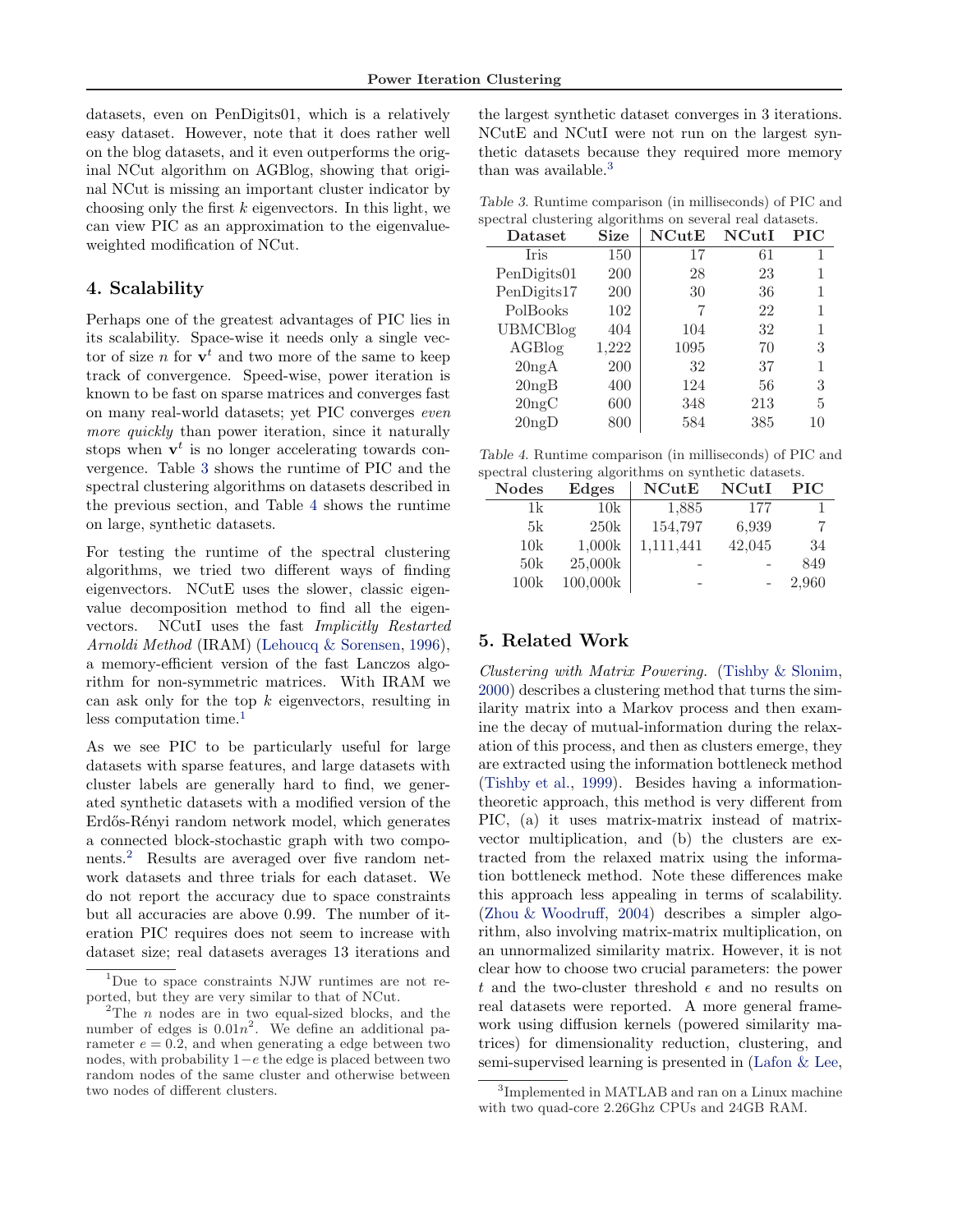2006), and a connection is made between diffusion kernels and spectral clustering methods.

Spectral Clustering. Spectral clustering began with the discovery of the correlation between the eigenvalues of the Laplacian matrix and the connectivity of a graph (Fiedler, 1973). Much later it was introduced to the machine learning community through Ratio Cut (Roxborough & Sen, 1997) and Normalized Cuts (Shi & Malik, 2000), and since it has sparked much interest and lead to further analyses and modifications (Ng et al., 2002; von Luxburg, 2007). Typically, a spectral clustering algorithm first defines a Laplacian matrix. Then the  $k$  smallest eigenvectors (those with the smallest corresponding eigenvalues), deemed the most informative, are used to embed the data onto a kdimensional space. Finally, clusters are obtained with a k-means algorithm. While shown to be effective on many datasets, and noted particularly for dealing with non-linearly separable data, these "classical" spectral clustering approaches have two inherent shortcomings:

(1) Finding eigenvectors of a large matrix is computationally costly. It takes  $O(n^3)$  in general, and even with fast approximating techniques like IRAM (which can run into convergence issues), much space and time are required for larger datasets. Recent work aims to address this problem with sampling techniques (Fowlkes et al., 2004; Yan et al., 2009) or a multilevel approach (Tolliver et al., 2005). By making certain assumptions about the structure of the data, the eigenvector-finding is done only on a small subset of the data, avoiding costly computation.

(2) Spectral clustering decides the "informative" eigenvectors used for the embedding a priori (usually the smallest  $k$  eigenvectors). This assumption seems to fail on many real datasets, especially when there is much noise. It is not unlikely that the k-th eigenvector corresponds to some particularly salient noise in the data, and while the  $k+1$ -th eigenvector contains good cluster indicators, it is missed entirely. This prompted much work on selecting "good" eigenvectors and dealing noise in spectral clustering (Zelnik-Manor & Perona, 2005; Li et al., 2007; Xiang & Gong, 2008). However, for every additional eigenvector that is evaluated for its quality, more computational cost is incurred for both finding the eigenvector and evaluating it.

PIC is related to spectral clustering in that it finds a low-dimensional embedding of data, and a k-means algorithm is used to produce the final clusters. But as the results in this paper show, it is not necessary to find any eigenvector (as most spectral clustering methods do), in order to find a low-dimensional embedding for clustering—the embedding just needs to

be a good linear combination of the eigenvectors. In this respect, PIC is a very different approach from the spectral methods mentioned above.

Another recent graph clustering approach that has shown substantial speed improvement over spectral clustering methods is multilevel kernel k-means (Dhillon et al., 2007), where the general weighted kernel k-means is shown to be equivalent to a number of spectral clustering methods in its objective when the right weights and kernel matrix are used. Performance wise, spectral clustering methods are slow but tend to get globally better solutions, whereas kernel kmeans is faster but get stuck easily in a local minima. This work exploits this trade-off using a multilevel approach: first an iterative coarsening heuristic is used to reduce the graph to one with  $5k$  nodes where  $k$  is the number of desired clusters. Then spectral clustering is used on this coarse graph to produce a base clustering, and then the graph and is refined iteratively (to undo the coarsening), and at each refinement iteration the clustering results of the previous iteration is used as the starting point for kernel k-means. Additional point-swapping can be used to further avoid being trapped in local minima.

Semi-Supervised Methods. PIC's particular repeated matrix-vector multiplication can be viewed as a sort of iterative averaging or a backward random walk. While this behavior has been used in the graph-based semi-supervised learning community to propagate class label information, (Zhu et al., 2003; Macskassy & Provost, 2007; Baluja et al., 2008; Talukdar et al., 2008), and its "clustering effect" has been noted in (Crawell & Szummer, 2007), the current work, as far as we know, is the first to take advantage of it to develop a simple and scalable clustering method and test it on synthetic and real datasets.

# 6. Conclusion

We describe a novel and simple clustering method based on applying power iteration to the rownormalized affinity matrix of the data points. It is easy to understand and implement (matrix-vector multiplications), readily parallelizable (Page et al., 1998; Kang et al., 2009), and very efficient and scalable in terms of time and space. Experiments on a number of different types of labeled datasets show that PIC is able to obtain clusters that are just as well, if not better, than some of the spectral clustering methods. Experiments also show that in practice PIC is very fast without using sampling techniques — which also makes PIC a good candidate for sampling techniques for potentially even greater scalability gains.